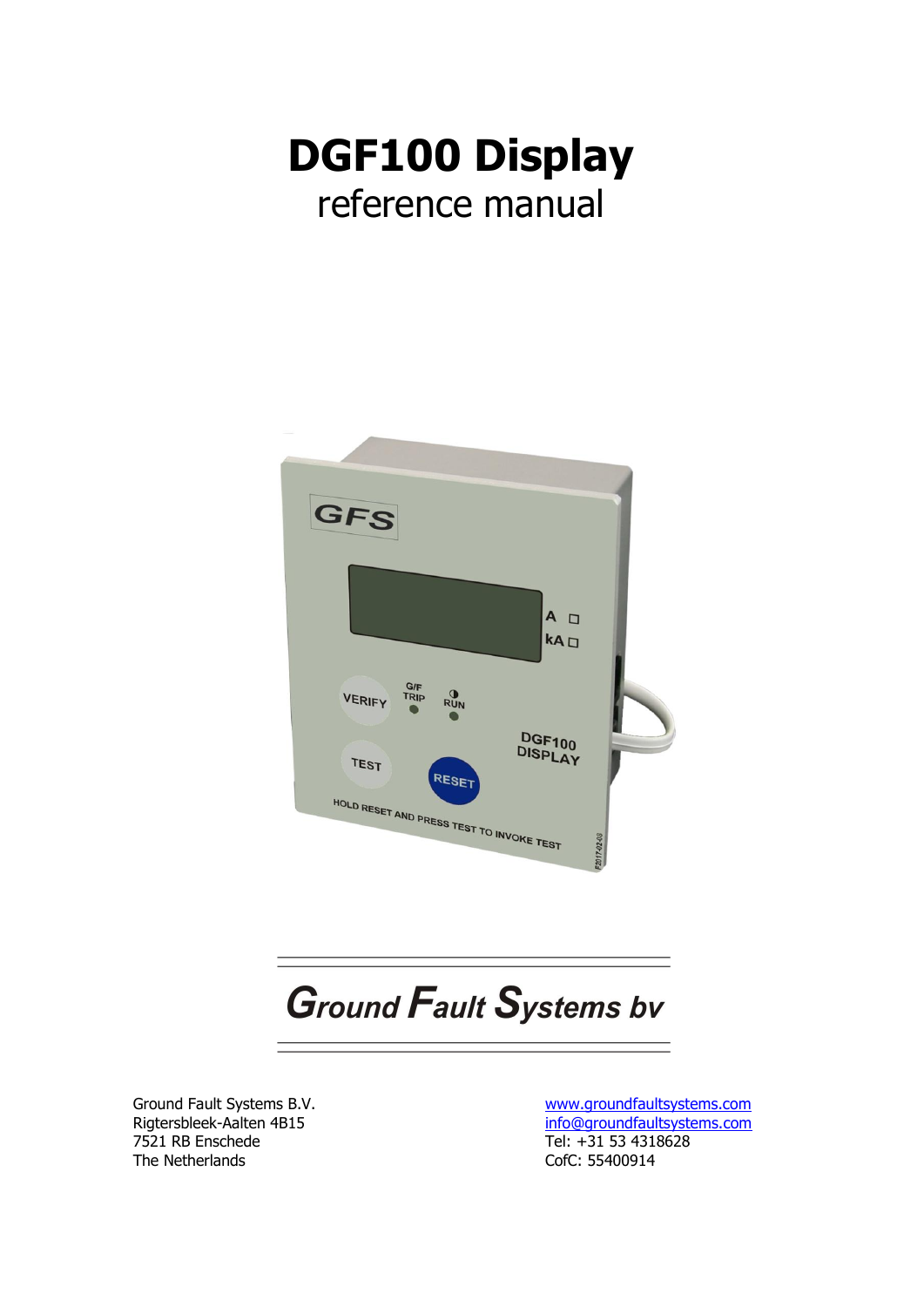| 1.                                                  | <b>GENERAL DESCRIPTION</b>                                                                                                                                                                | 3                                       |
|-----------------------------------------------------|-------------------------------------------------------------------------------------------------------------------------------------------------------------------------------------------|-----------------------------------------|
| 2.                                                  | <b>FUNCTIONALITY</b>                                                                                                                                                                      | 4                                       |
| 2.1<br>2.2 <sub>2</sub><br>2.3<br>2.4<br>2.5<br>2.6 | <b>Pushbuttons</b><br>LCD test<br>G/F current display<br><b>Relay test</b><br><b>LED Indicators</b><br>External current sensors/ interposing current transformers                         | 4<br>4<br>4<br>4<br>$\overline{4}$<br>5 |
| З.                                                  | <b>CONNECTIONS AND PRECAUTIONS</b>                                                                                                                                                        | 6                                       |
| 4.                                                  | <b>TECHNICAL SPECIFICATIONS</b>                                                                                                                                                           | 7                                       |
| 4.1<br>4.2<br>4.3                                   | Display datalink circuit<br>Environment<br><b>Mechanical properties</b>                                                                                                                   | 7<br>7<br>7                             |
| 5.                                                  | <b>APPLICABLE STANDARDS</b>                                                                                                                                                               | 8                                       |
| 6.                                                  | <b>TABLE AND FIGURES</b>                                                                                                                                                                  | 9                                       |
| 6.1<br>6.2<br>6.3                                   | Table 1 - DGF100 dipswitch settings<br>Table 2 - Primary current Trip Level<br>Figure 1 - Typical field connection using built-in Current Sensor, remote test/reset and<br>DGF100 Display | 9<br>10<br>11                           |
| 6.4                                                 | Figure 2 - Dimensions                                                                                                                                                                     | 12                                      |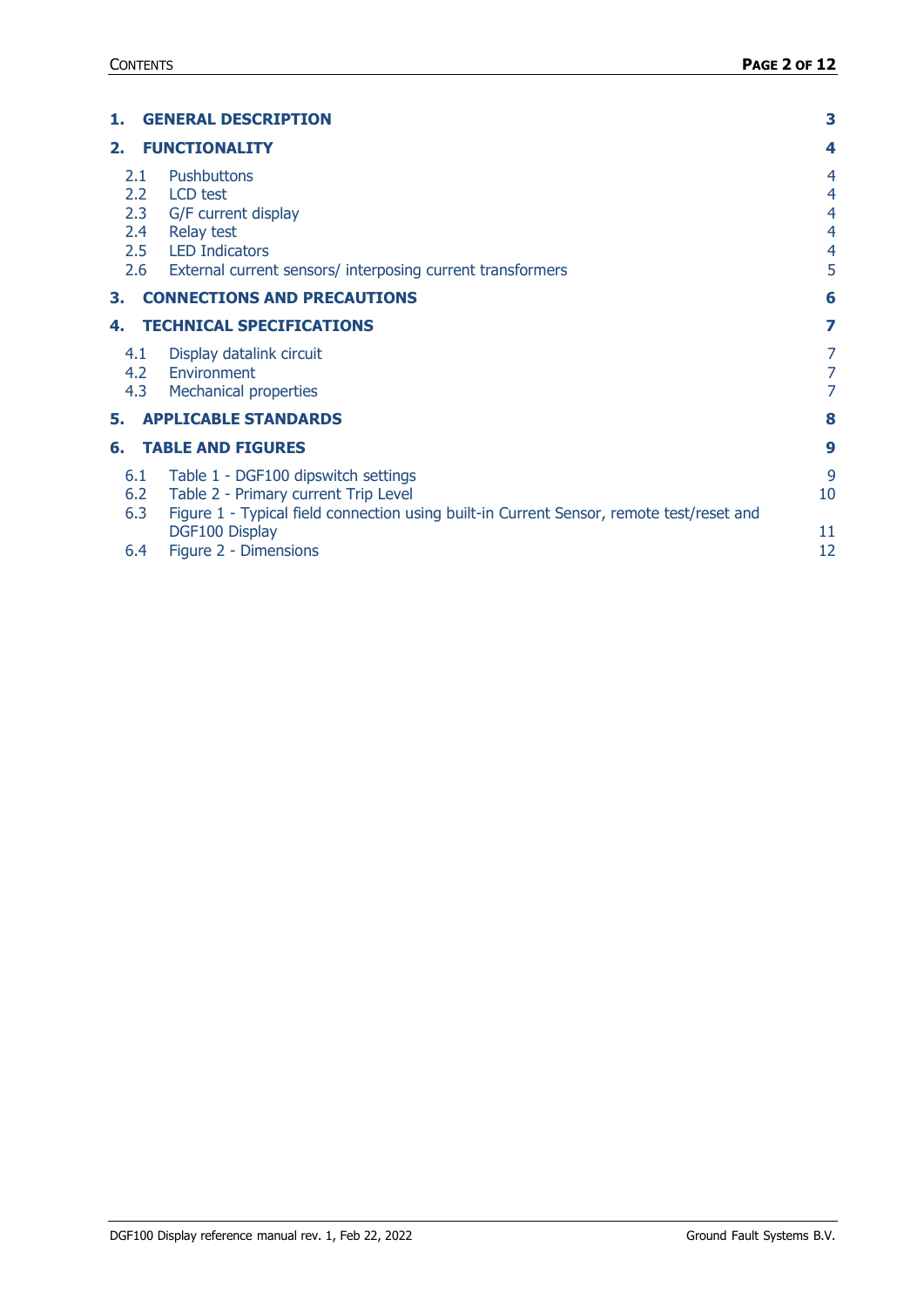## <span id="page-2-0"></span>**1. GENERAL DESCRIPTION**

The DGF100 Display is a door mounted, self powered, operator interface to be used in conjunction with the DGF100 Digital Ground Fault (G/F) protection unit. It has a four digit LCD panel that normally shows the magnitude of residual current flowing to ground as it is measured by the DGF100 G/F protection unit.

Three integrated pushbuttons provide a 'TEST', 'RESET' and 'VERIFY' function. When the DGF100 G/F protection unit loses control voltage, pressing the 'VERIFY' button the DGF100 Display will show:

- A red LED, if the DGF100 tripped due to a ground fault prior to loss of its control voltage.
- A green LED, if there was a loss of power without a ground fault.

A trip of the DGF100 G/F protection unit can be reset by pressing the 'RESET' button on the DGF100 Display.

A test can be invoked on the DGF100 G/F protection unit by using the buttons on the DGF100 Display. This feature can be enabled/ disabled by inserting the interconnecting cable into one of two sockets, TEST ON or TEST OFF, on the side of the display.

When the G/F current exceeds the system's measuring range, the display will show it is out of range. The display is connected to the DGF100 base unit using up to 10 m of RJ-10 type, 4-wire telephone cable. No separate power supply is needed.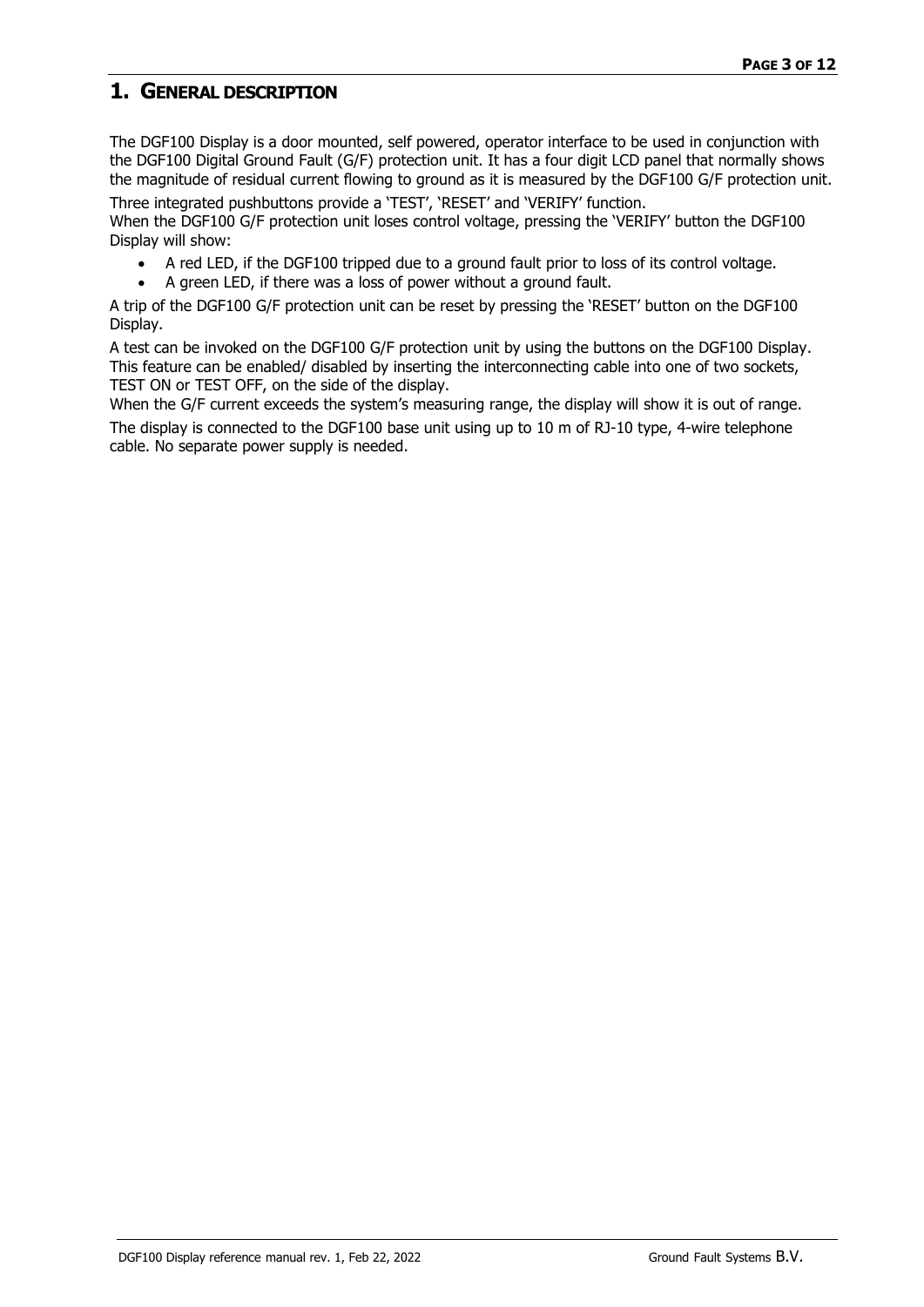# <span id="page-3-0"></span>**2. FUNCTIONALITY**

### <span id="page-3-1"></span>**2.1 Pushbuttons**

The DGF100 Display has three pushbuttons, 'VERIFY', RESET' and 'TEST'.

- 'VERIFY' pushbutton. Pressing the 'VERIFY' button on the DGF100 Display, will show if the DGF100, to which it was connected at the time of trip, tripped due to a ground fault prior to loss of its control voltage by lighting the red 'G/ F TRIP' LED. If there was no ground fault trip prior to loss of control voltage the green 'RUN' LED will light. This feature is especially useful when pulse tripping a breaker that also supplies control voltage to the DGF100. This indication will remain available for at least ten hours. The DGF100 Display will reset automatically when control voltage is restored.
- 'RESET' pushbutton. To reset the DGF100 after a trip.
- 'TEST' pushbutton. To invoke a test on the DGF100 as described in [section](#page-3-4) 2.4.

## <span id="page-3-2"></span>**2.2 LCD test**

The LCD panel can be tested at all times by keeping the 'TEST' button pressed longer than 2 seconds. The segments of the LCD panel will turn on, displaying  $\sqrt{8.8.8}$  for 1 second.

#### <span id="page-3-3"></span>**2.3 G/F current display**

The DGF100 Display shows a continuous reading of actual ground fault current, employing auto ranging.

After a trip the display shows the actual current at the time of trip. If the current was too high to measure correctly, the display shows  $\partial ut$ .

When the ground fault current has returned to zero, it shows a flashing display with the current value at the time of the trip.

#### <span id="page-3-4"></span>**2.4 Relay test**

Keeping the 'RESET' button pressed and then clicking the 'TEST' button invokes a test on the DGF100 base unit. The 'RESET' button must be pressed to reset the trip.

The relay test function of this button can be enabled/ disabled by inserting the interconnecting cable from the DGF100 relay into one of two sockets, TEST ON or TEST OFF, on the side of the display. If the TEST feature is disabled and the 'RESET' and 'TEST' buttons are pressed, the display shows 'OFF' for 1 second and the red 'G/F TRIP' LED on the display flashes twice.

[Back to section 2.1.](#page-3-1)

#### <span id="page-3-5"></span>**2.5 LED Indicators**

There are two LED's present, green and red, showing which state the DGF100 base unit is in.

| $\bullet$ | Green 'RUN' LED    | Flashing:<br>Off:  | Okav<br>No control voltage, control voltage too low |
|-----------|--------------------|--------------------|-----------------------------------------------------|
| $\bullet$ | Red 'G/F TRIP' LED | Off:<br>Steady on: | No trip<br>Trip                                     |

After loss of control voltage to the DGF100 base unit, the DGF100 Display will show if the unit tripped because of a ground fault, by lighting the red LED, or it was a loss of control voltage without a trip, by lighting the green LED, after pressing the 'VERIFY' button.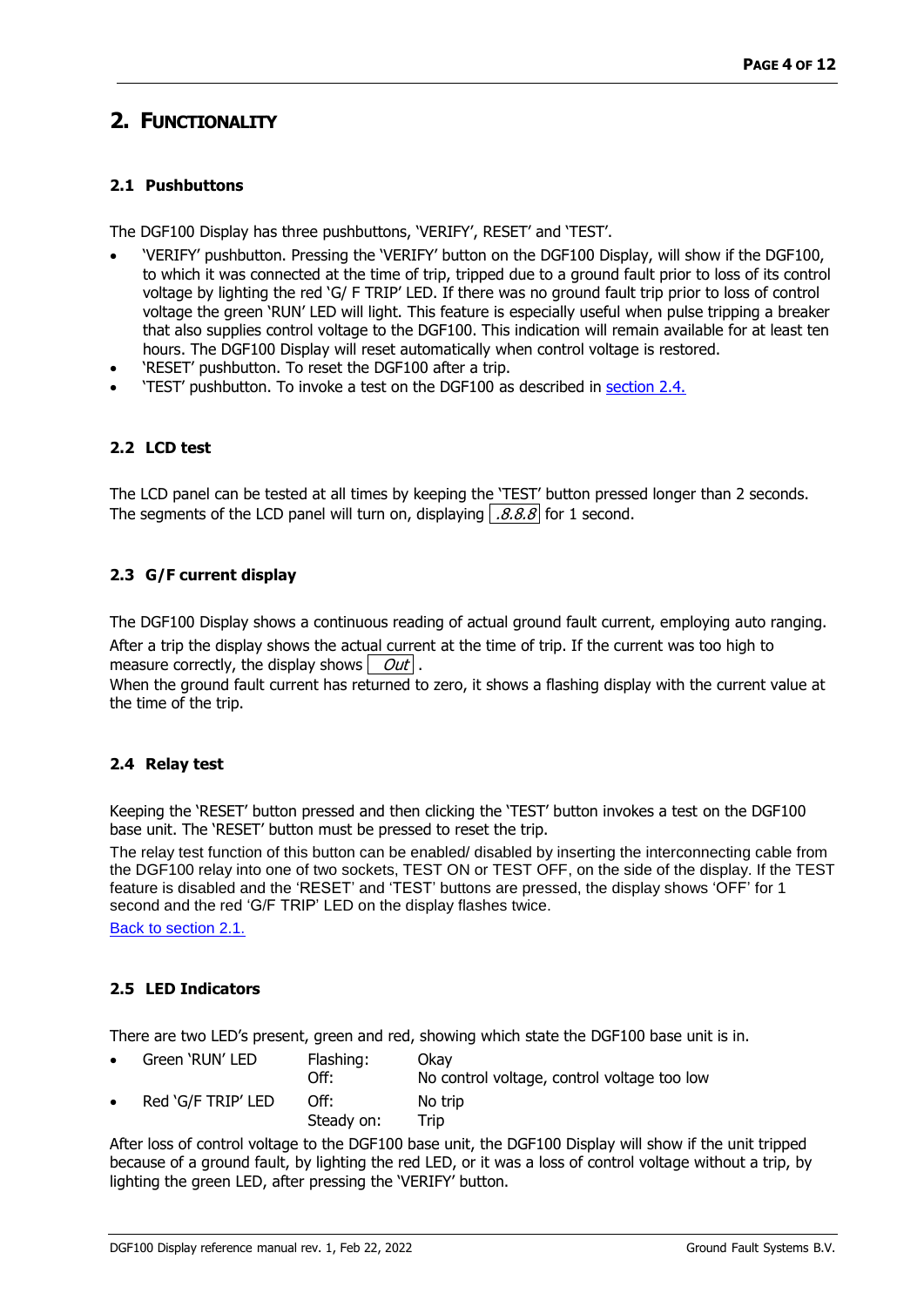#### <span id="page-4-0"></span>**2.6 External current sensors/ interposing current transformers**

The Numerical LCD window displays actual ground fault current in A. When a 5000:5 ratio interposing CT is used, all displayed values are to be interpreted as kA rather than A.

Two blank boxes to the right of the LCD display window are marked 'A' and 'kA'. Use a permanent marker to check the appropriate box as follows:

- 'A' when using the built-in CS, an external CS, or a 500:5 ratio interposing CT.
- 'kA' when using a 5000:5 ratio interposing CT.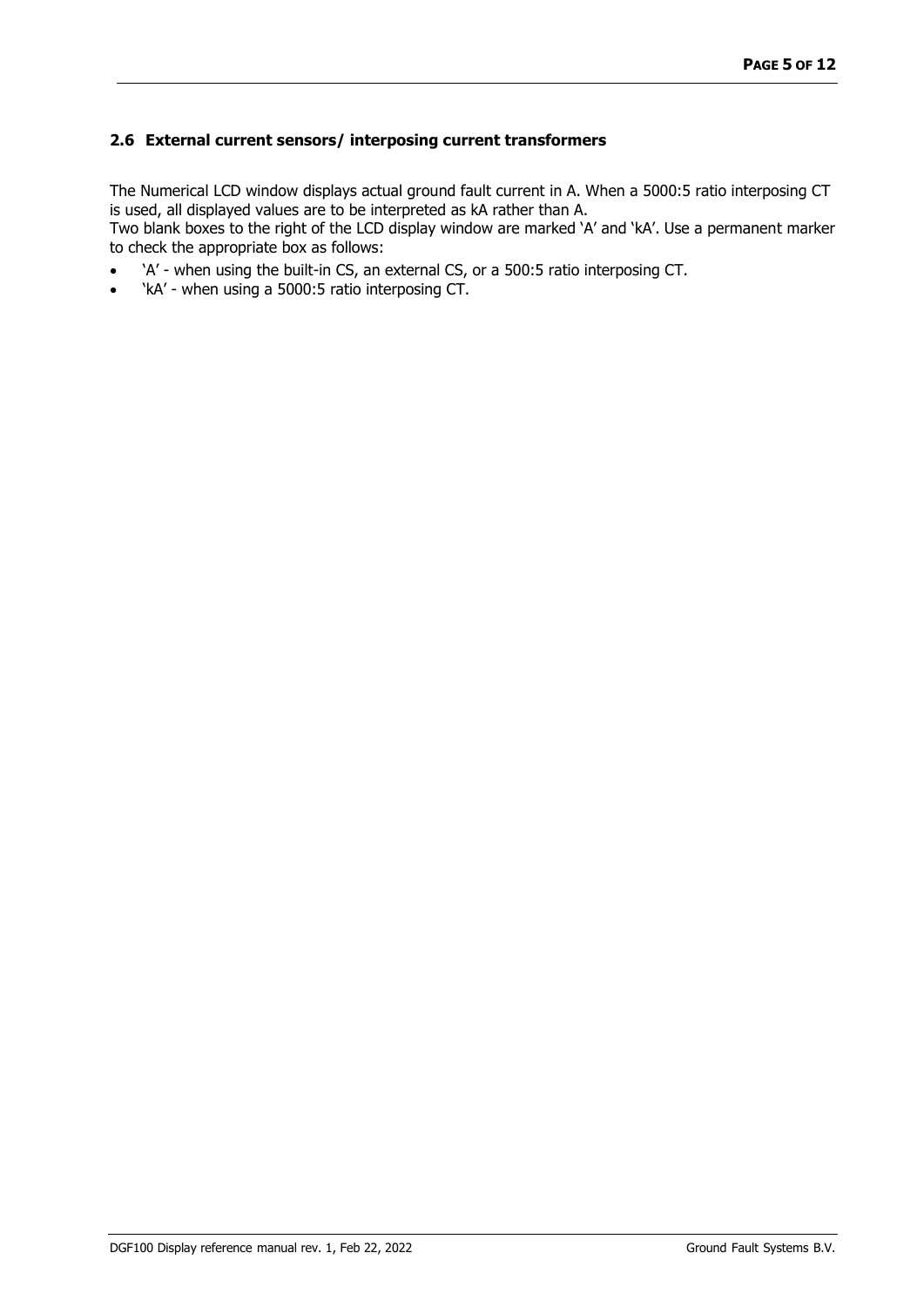# <span id="page-5-0"></span>**3. CONNECTIONS AND PRECAUTIONS**

Please consult the following checklist when applying the DGF100 Display.

- 1. Please review **Figure 1** for typical field connections.
- 2. Place the DGF100 Display on the door or front panel of the clean dry enclosure that accommodates the DGF100 G/F Protection unit it is to be connected to. The panel cut-out is a rectangle measuring 85 mm vertically, and 70 mm horizontally. Use the U-shaped mounting bracket supplied with the unit to clamp it into the panel.
- 3. For good EMC behaviour it is important (as in any installation) to run all wiring, especially if unshielded, close along the chassis or in metal ducts, avoiding excess lengths.
- 4. A 1 meter long, type RJ-10, 4-wire telephone cable complete with both crimp-on connectors, is supplied to connect the DGF100 Display to the DGF100 base unit.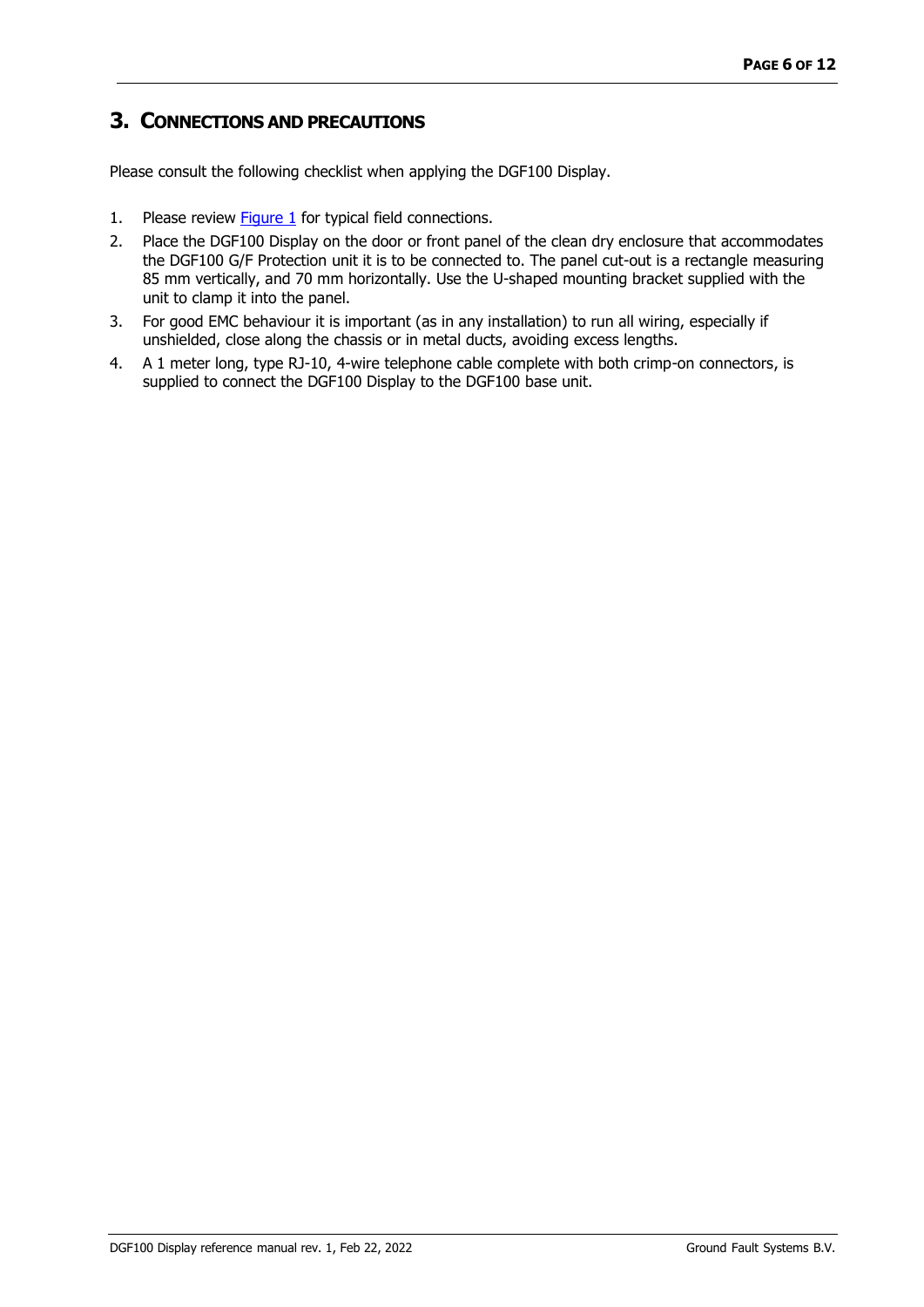# <span id="page-6-0"></span>**4. TECHNICAL SPECIFICATIONS**

## <span id="page-6-1"></span>**4.1 Display datalink circuit**

| Display datalink voltage | Max. 10 V DC               |
|--------------------------|----------------------------|
| Maximum total length     | 10 m, within one enclosure |
| <b>Terminals</b>         | RJ-10 telephone connector  |

## <span id="page-6-2"></span>**4.2 Environment**

| Operating temperature | $-20$ °C to $+50$ °C      |
|-----------------------|---------------------------|
| Storage temperature   | -40 °C to +80 °C          |
| Humidity              | 85% max (no condensation) |
| Ingress protection    | <b>IP55</b>               |

## <span id="page-6-3"></span>**4.3 Mechanical properties**

| Height            | 95 mm                                               |
|-------------------|-----------------------------------------------------|
| Width             | 81 mm                                               |
| Depth             | (excluding bracket and screws)<br>38 mm             |
| Panel cut-out     | 85 x 70 mm<br>$(H \times W)$                        |
| Mounting bracket  | 2 pieces M5 x 16 plus rings and bracket<br>supplied |
| Weight (open)     | $0,18$ kg                                           |
| Weight (packaged) | $0,22$ kg                                           |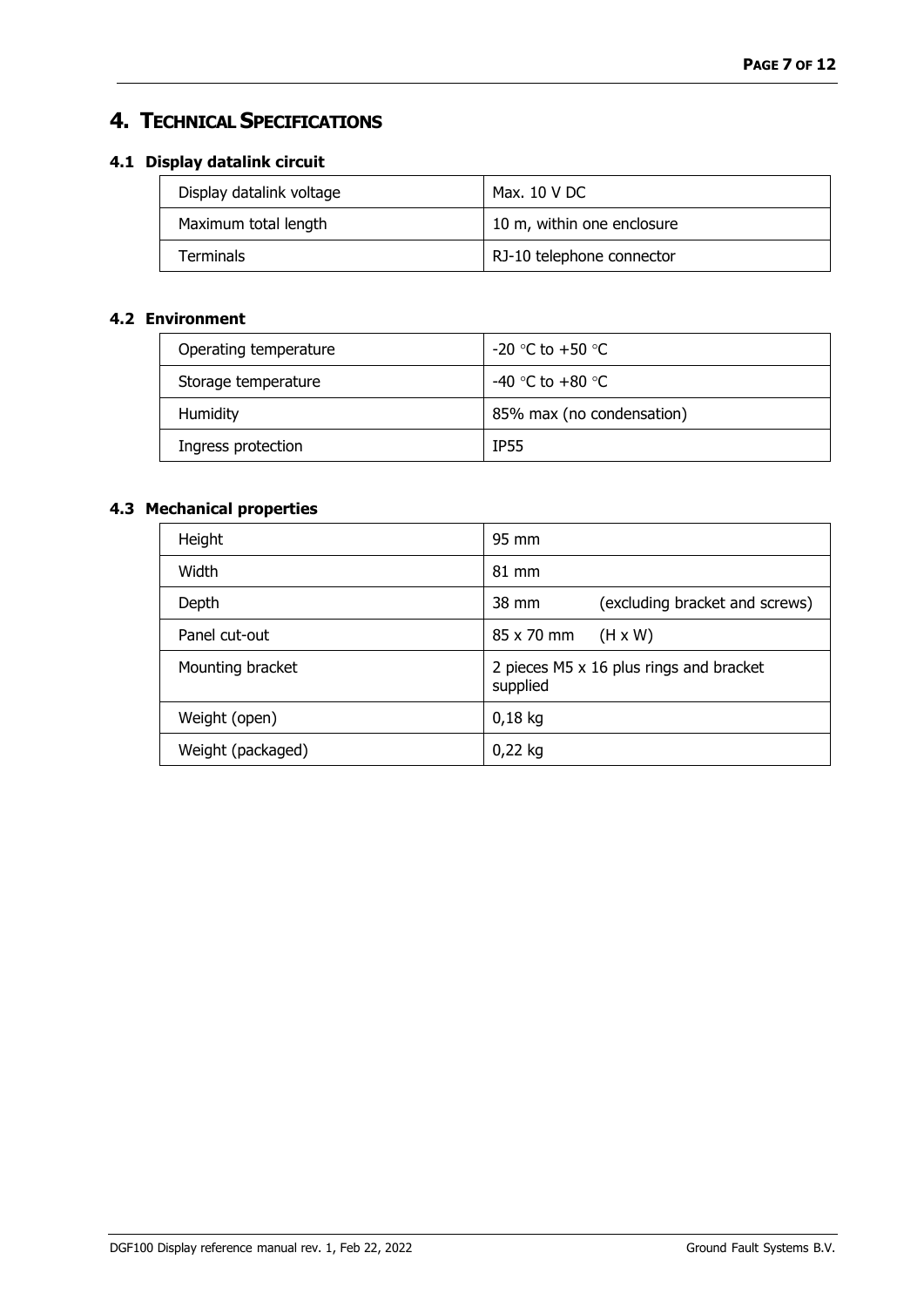# <span id="page-7-0"></span>**5. APPLICABLE STANDARDS**

| EN 61000-6-3  | Electromagnetic compatibility (EMC) - Part 6-3: Generic standards - Emission<br>standard for residential, commercial and light-industrial environments (=lowest<br>levels)<br>30-230 MHz<br>30 dBµV at 10 m distance<br>37 dBµV at 10 m distance<br>230-1000 MHz |
|---------------|------------------------------------------------------------------------------------------------------------------------------------------------------------------------------------------------------------------------------------------------------------------|
| EN 61000-6-2  | Electromagnetic compatibility (EMC) – Part 6-2: Generic standards – Immunity<br>standard for industrial environments (=highest levels)<br>80-1000 MHz with 80% AM modulation up to 10 V/m at 3 m distance from source                                            |
| EN 61000-4-2  | Electromagnetic compatibility (EMC) for industrial-process measurement and<br>control equipment - Part 4-2: Electrostatic discharge (ESD) immunity                                                                                                               |
| EN 61000-4-3  | Electromagnetic compatibility (EMC) for industrial-process measurement and<br>control equipment - Part 4-3: Radiated electromagnetic field immunity                                                                                                              |
| EN 61000-4-4  | Electromagnetic compatibility (EMC) for industrial-process measurement and<br>control equipment - Part 4-4: Electrical fast transient/burst immunity                                                                                                             |
| EN 61000-4-5  | Electromagnetic compatibility (EMC) for industrial-process measurement and<br>control equipment - Part 4-5: Surge immunity                                                                                                                                       |
| EN 61000-4-6  | Electromagnetic compatibility (EMC) for industrial-process measurement and<br>control equipment - Part 4-6: Conducted radio frequency field immunity                                                                                                             |
| EN 61000-4-11 | Electromagnetic compatibility (EMC) for industrial-process measurement and<br>control equipment - Part 4-11: Voltage dips/drops/variations immunity                                                                                                              |
| EN 60947-5-1  | Low-voltage switchgear and controlgear - Part 5-1: Control circuit devices and<br>switching elements - Electromechanical control circuit devices                                                                                                                 |
| IEC 60755     | General requirements for residual current operated protective devices                                                                                                                                                                                            |
| UL            | UL 1053 Ground-Fault Sensing and Relaying Equipment, Class 1                                                                                                                                                                                                     |
| <b>CSA</b>    | C22.2 No. 144-M91 Ground Fault Circuit Interrupters                                                                                                                                                                                                              |
| <b>CE</b>     | CE mark - Declaration of Conformity                                                                                                                                                                                                                              |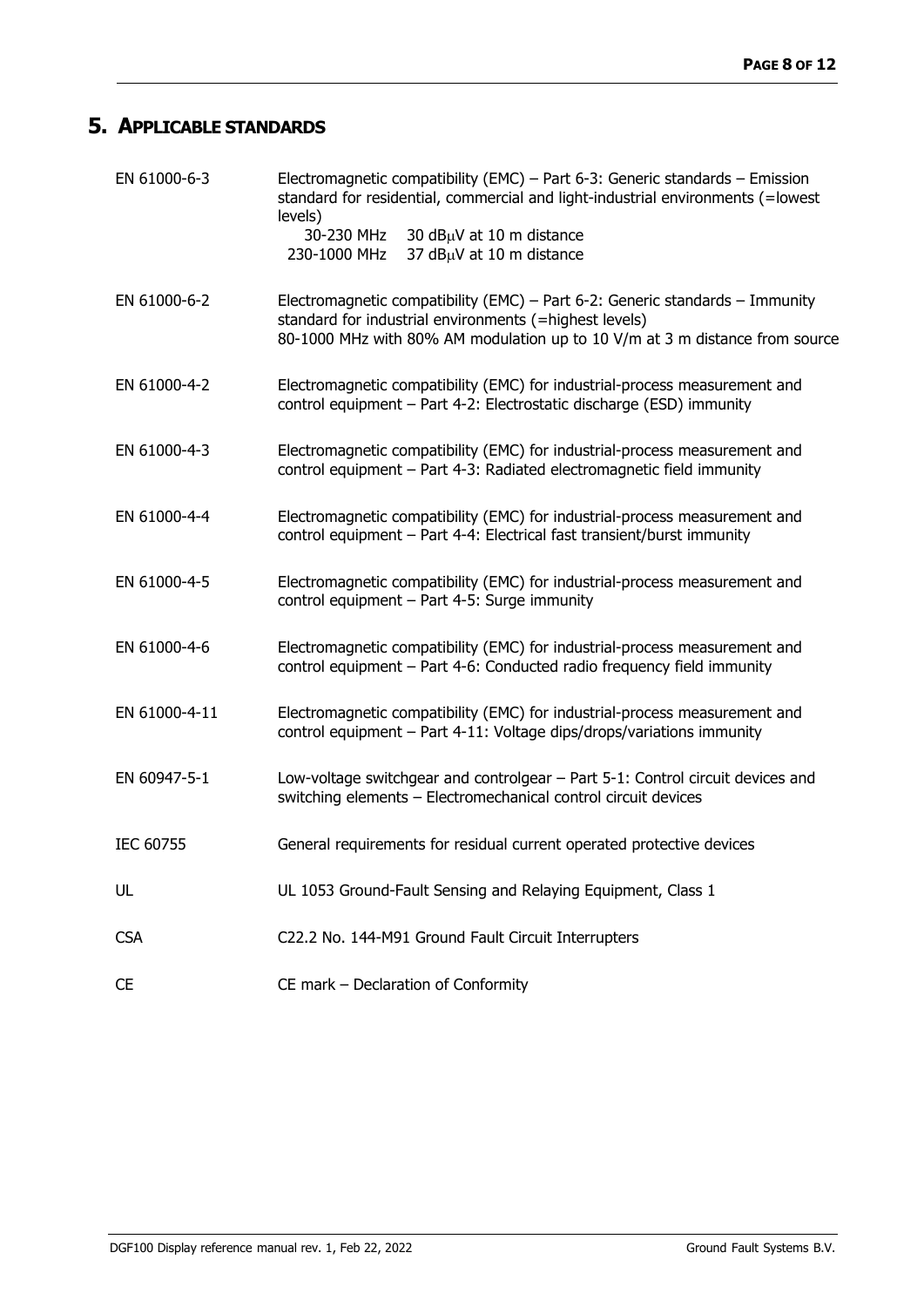# <span id="page-8-0"></span>**6. TABLE AND FIGURES**

### <span id="page-8-1"></span>**6.1 Table 1 - DGF100 dipswitch settings**

'D' denotes down and 'U' denotes up.

Values are primary currents for a 500:1 ratio internal or external Current Sensor. For other ratio's see [Table 2.](#page-9-0)

| Switch no.         | <b>Function</b>                        | Set to                                                                                                                                                                                                                                                                                            | <b>Meaning</b>                                                                                                                                                                                            |  |  |
|--------------------|----------------------------------------|---------------------------------------------------------------------------------------------------------------------------------------------------------------------------------------------------------------------------------------------------------------------------------------------------|-----------------------------------------------------------------------------------------------------------------------------------------------------------------------------------------------------------|--|--|
| 1                  | CT configuration                       | $D \bullet$<br>U                                                                                                                                                                                                                                                                                  | No interposing CT,<br>With 500:1 External CS,<br>or with 5000:5 interposing CT<br>With 500:5 interposing CT                                                                                               |  |  |
| 2345               | <b>Ground Fault</b><br>Trip level      | $D \rightarrow$<br>D<br>D<br>D<br>U<br>D<br>D<br>D<br>D<br>U<br>D<br>U<br>U<br>D<br>D<br>D<br>U<br>D<br>D<br>U<br>D<br>U<br>D<br>U<br>U<br>D<br>D<br>U<br>U<br>U<br>D<br>D<br>U<br>D<br>D<br>D<br>U<br>U<br>D<br>D<br>- U<br>D<br>U<br>U<br>U<br>U<br>D<br>U<br>D<br>D<br>U<br>U<br>D<br>U<br>- U | 0,030 A<br>0,040 A<br>0,060 A<br>0,090<br>$\overline{A}$<br>0,150<br>$\overline{A}$<br>0,250<br>A<br>0,40<br>A<br>0,60<br>A<br>0,90<br>A<br>1,50<br>A<br>2,50<br>A<br>4,00<br>A<br>6,00<br>A<br>9,00<br>A |  |  |
| 6 7 8              | <b>Ground Fault</b><br>Trip Delay time | $D \bullet$<br>D<br>D<br>D<br>- U<br>D<br>U<br>D<br>D<br>U<br>U<br>D<br>D<br>D<br>U<br>U<br>U<br>D<br>U<br>D<br>U<br>U U<br>U                                                                                                                                                                     | 20<br>ms<br>50<br>ms<br>100<br>ms<br>200<br>ms<br>500<br>ms<br>1000<br>ms<br>2000<br>ms<br>5000<br>ms                                                                                                     |  |  |
| 9 10               | <b>Operation Mode</b>                  | $D \bullet$<br>D<br>-U<br>D<br>U<br>D<br>U U                                                                                                                                                                                                                                                      | Continuous Non-Failsafe operation<br>Continuous Failsafe operation<br>Pulsed Auto Reset operation (Pulse turns<br>off 3 sec after G/F removed)<br>Pulsed Non-Failsafe operation                           |  |  |
| ◆ Factory settings |                                        |                                                                                                                                                                                                                                                                                                   |                                                                                                                                                                                                           |  |  |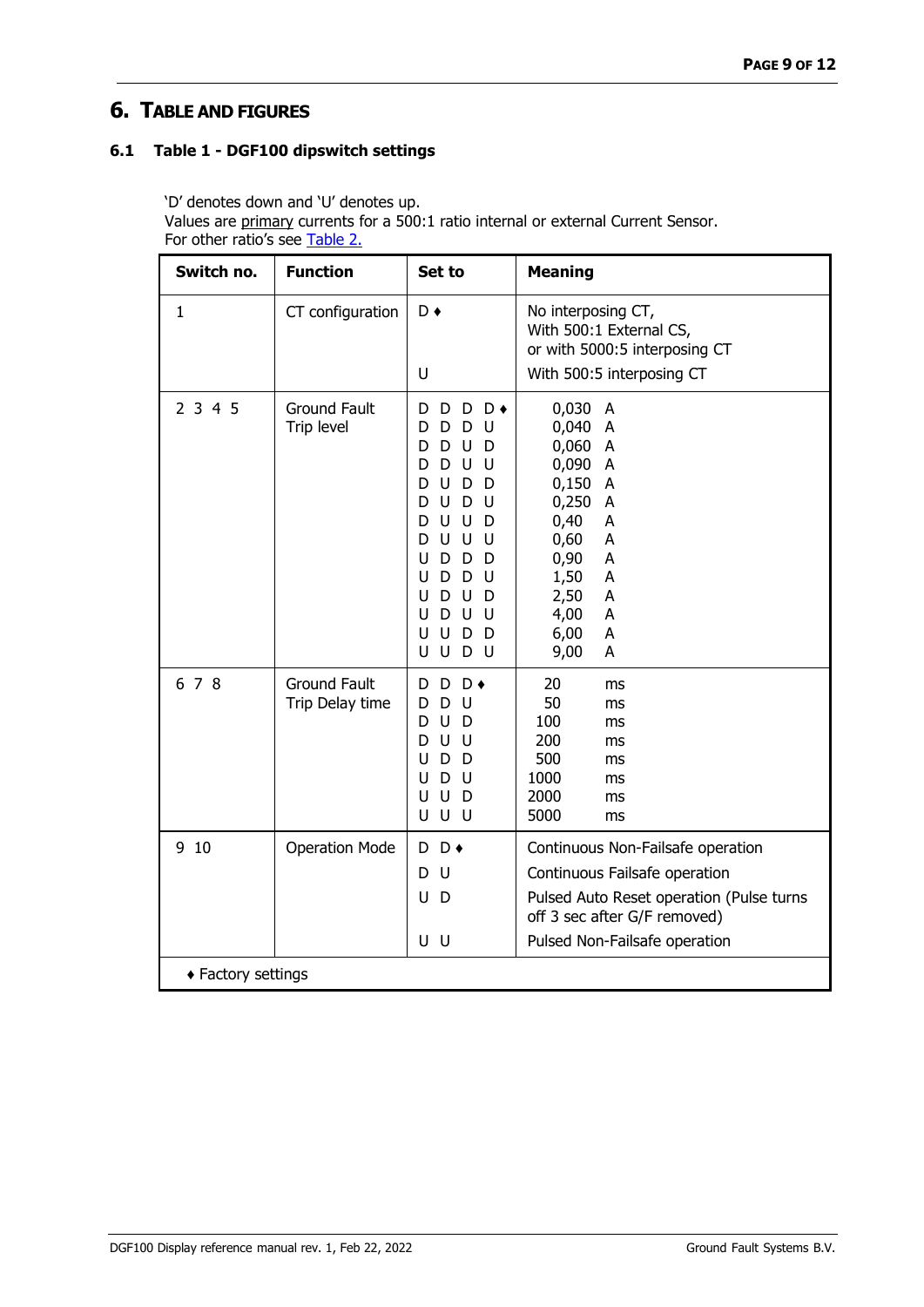## <span id="page-9-0"></span>**6.2 Table 2 - Primary current Trip Level**

Values are primary currents.

| <b>DGF100</b><br>Setting | External Current Sensor ratio's |            |            |            | Interposing CT ratio's |            |
|--------------------------|---------------------------------|------------|------------|------------|------------------------|------------|
|                          | 500:1                           | 1000:1     | 2000:1     | 10.000:1   | 500:5                  | 5000:5     |
|                          |                                 |            |            |            |                        |            |
| 0,030 A                  | 0,030 A                         | 0,060 A    | $0,120$ A  | 0,60<br>A  | 3<br>A                 | 0,030 kA   |
| 0,040 A                  | 0,040 A                         | 0,080 A    | 0,160 A    | 0,80<br>A  | 4<br>A                 | 0,040 kA   |
| 0,060 A                  | 0,060 A                         | $0,120$ A  | $0,240$ A  | 1,20<br>A  | 6<br>A                 | 0,060 kA   |
| 0,090 A                  | 0,090 A                         | $0,180$ A  | 0,360 A    | 1,80<br>A  | 9<br>A                 | 0,090 kA   |
| 0,150 A                  | $0,150$ A                       | $0,300$ A  | 0,60<br>A  | 3,0<br>А   | 15<br>A                | 0,150 kA   |
| 0,250 A                  | 0,250 A                         | 0,50<br>A  | 1,00<br>A  | 5,0<br>A   | 25<br>A                | 0,250 kA   |
| 0,40<br>A                | 0,40<br>A                       | 0,80<br>A  | 1,60<br>A  | 8,0<br>A   | 40<br>A                | 0,40<br>kA |
| 0,60<br>A                | 0,60<br>A                       | 1,20<br>A  | 2,40<br>A  | 12,0<br>A  | 60<br>A                | 0,60<br>kA |
| 0,90<br>A                | 0,90<br>A                       | 1,80<br>A  | 3,60<br>A  | 18,0<br>A  | 90<br>A                | 0,90<br>kA |
| 1,50<br>A                | 1,50<br>A                       | 3,00<br>A  | 6,00<br>A  | 30,0<br>А  | 150<br>A               | kA<br>1,50 |
| 2,50<br>A                | 2,50<br>A                       | 5,00<br>A  | 10,00<br>A | 50,0<br>A  | 250<br>A               | 2,50<br>kA |
| 4,00<br>A                | 4,00<br>A                       | 8,00<br>A  | 16,00<br>A | 80,0<br>А  | 400<br>A               | 4,00<br>kA |
| 6,00<br>A                | 6,00<br>A                       | 12,00<br>A | 24,00<br>A | 120,0<br>A | 600<br>A               | 6,00<br>kA |
| 9,00<br>А                | 9,00<br>A                       | 18,00<br>A | 36,00<br>A | 180,0<br>А | 900<br>A               | 9,00<br>kA |

**[Back to Table 1.](#page-8-1)**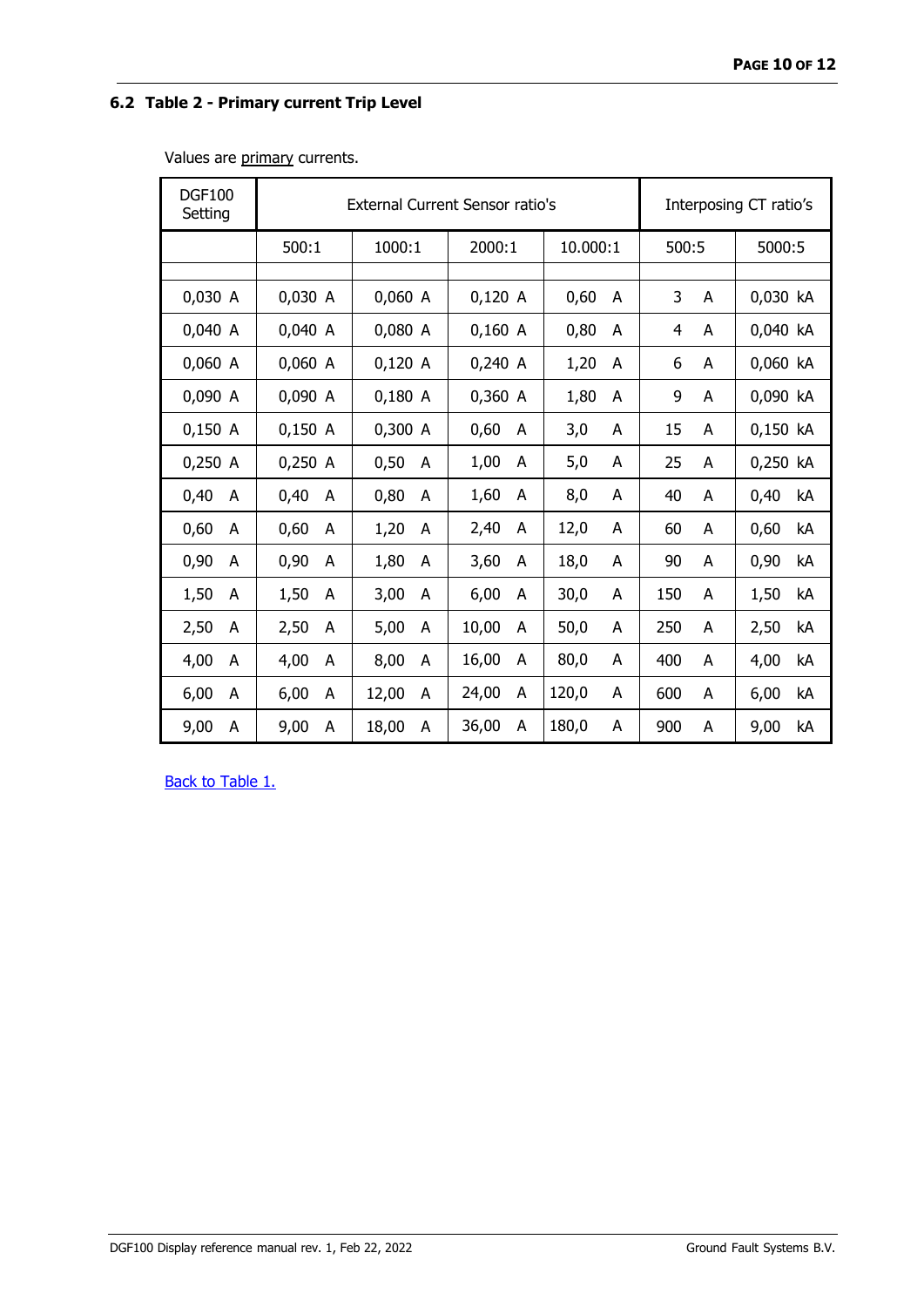<span id="page-10-0"></span>